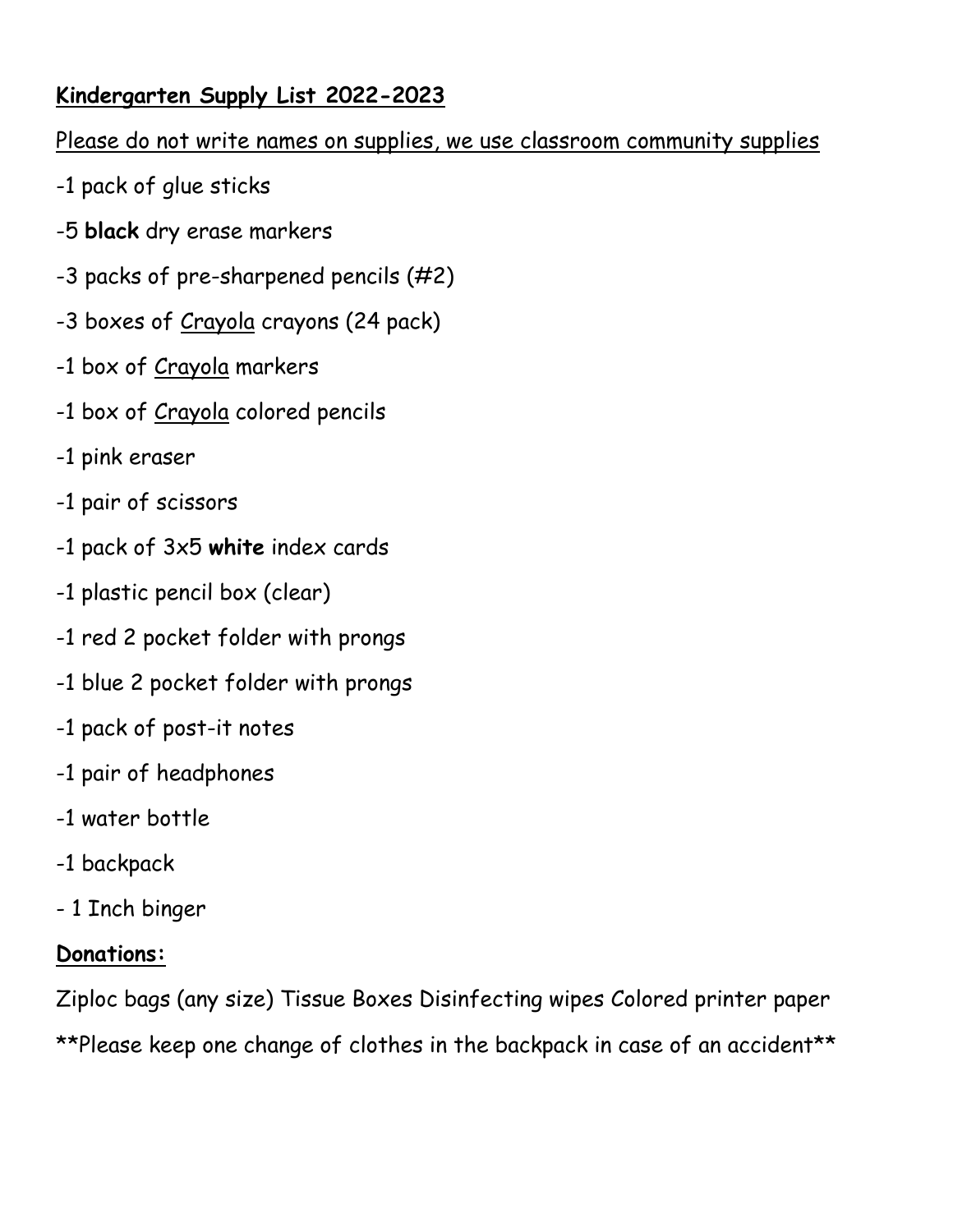## **2 nd Grade Supply List**

- 1 1inch binder
- 5 folders with progs (red, orange, yellow, green, blue)
- 2 spiral wide rule notebooks (green and blue)
- 1 composition notebook
- 1 24 pack of crayons
- 1 24 pack of colored pencils
- 1 10 pack of big markers
- 24 pack of #2 pencils
- 8 pack of glue sticks
- 1 pair of scissors
- 2 pack of erasers
- 1 pack of highlighters
- 8 pack of expo markers (Black)
- headphones
- water bottle (reusable)
- I pencil box
- Post it notes
- 1 tissue box

# **Wish List:**

- Gallon Ziplock
- Quart Ziplock
- 1 hand sanitizer
- 1 Clorox wipes

# **Third Grade Classroom Supply List**

- 3 packs of Ticonderoga Pencils
- 2 Glue Sticks
- 1 pair of scissors
- 1 pack of whiteboard markers
- 6 spiral notebooks
- 1 composition book
- 1 pack of 12 colored pencils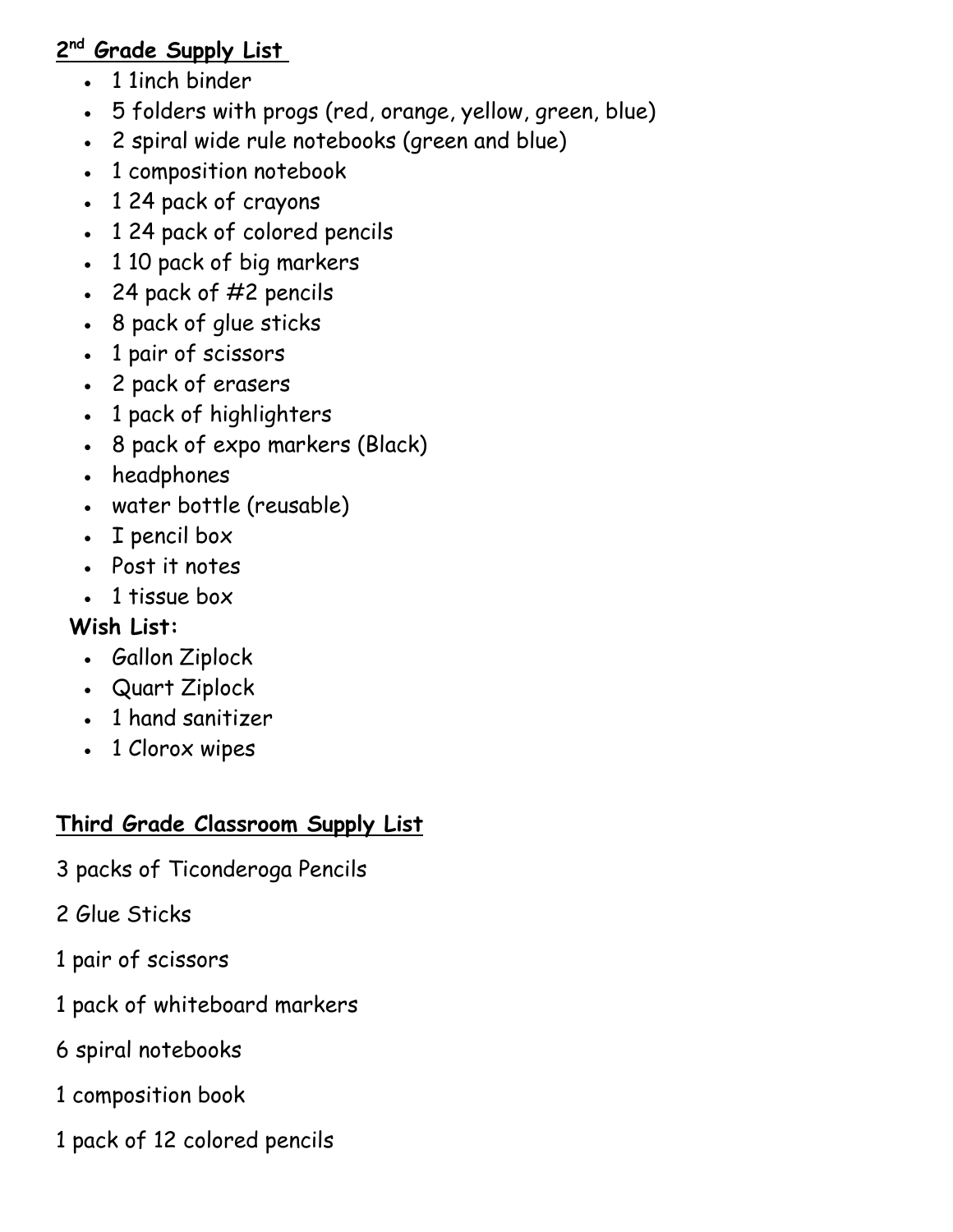1 pack of Crayola markers

2 pack of highlighters

1 pack of post it notes

2 plastic folders with prongs (1 red, 1 any color)

1 pencil pouch

1 pack of cap erasers

1 pack of looseleaf paper

2 boxes of tissues

1 container of Clorox wipes

1 bottle of hand sanitizer

DONATION REQUESTS (NOT REQUIRED)

Hand Soap

Construction paper

### **4 th Grade Classroom Supply list**

2 one-inch binders 2 packs binder tabs/ dividers 2 three- subject spiral notebooks 3 one-subject spiral notebooks 2 plastic two- pocket folders Pencil pouch Please make sure you have extras of these materials to replace throughout the year: Pencils **Scissors** Glue Post it notes Crayons/ colored pencils/ markers Dry erase markers